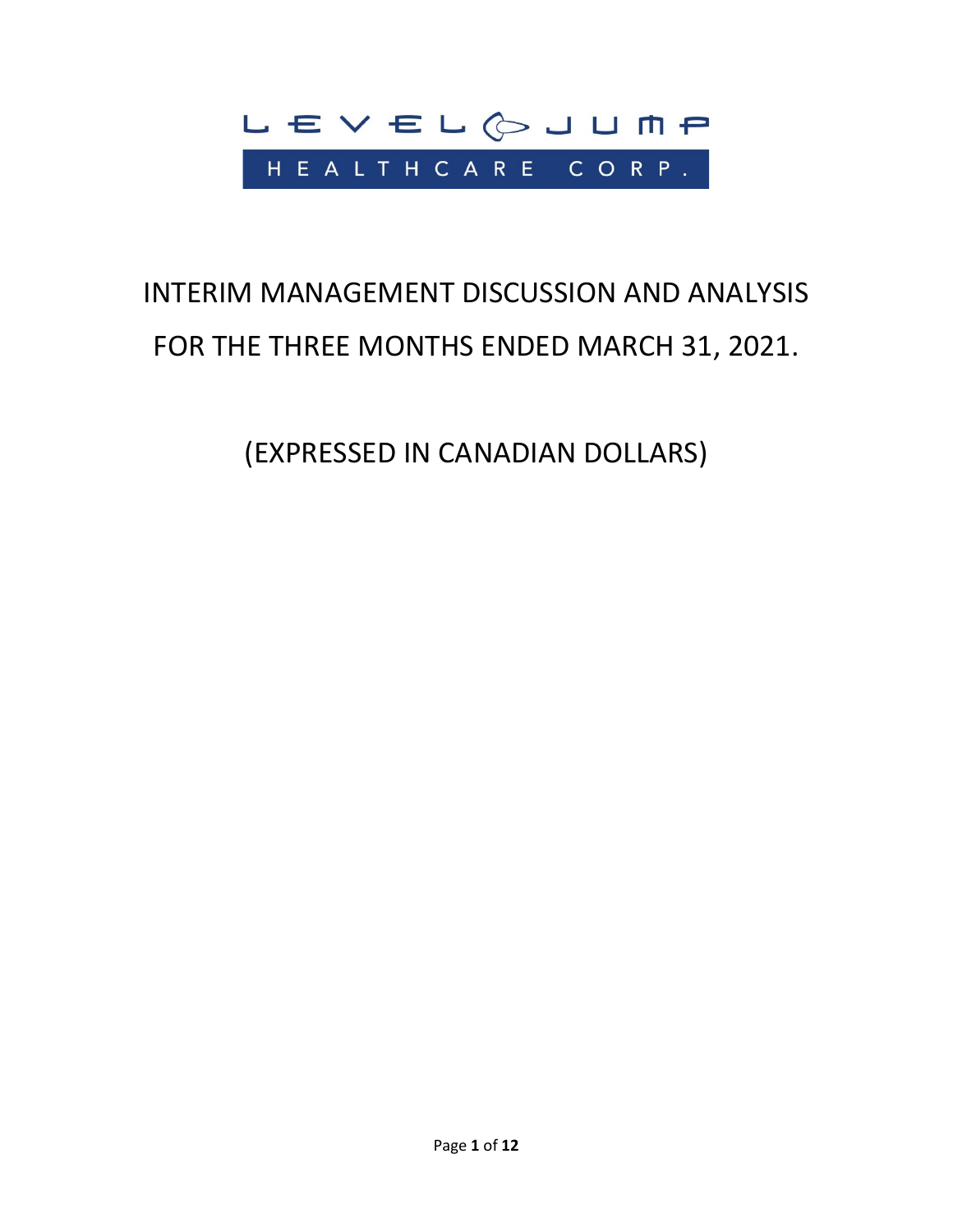# Introduction

The following interim Management Discussion & Analysis ("Interim MD&A") of Leveljump Healthcare Corp. (formerly Leveljump UAS Corp.) ("Leveljump" or the "Company") for the three months ended March 31, 2021 has been prepared to provide material updates to the business operations, liquidity and capital resources of the Company since its last annual management discussion & analysis, being the Management Discussion & Analysis ("Annual MD&A") for the fiscal year ended December 31, 2020. This Interim MD&A does not provide a general update to the Annual MD&A, or reflect any non-material events since the date of the Annual MD&A.

This Interim MD&A has been prepared in compliance with section 2.2.1 of Form 51-102F1, in accordance with National Instrument 51-102 – Continuous Disclosure Obligations. This discussion should be read in conjunction with the Company's Annual MD&A, audited annual consolidated financial statements for the years ended December 31, 2020, and December 31, 2019, together with the notes thereto, and unaudited condensed interim consolidated financial statements for the three months ended March 31, 2021, together with the notes thereto. Results are reported in Canadian dollars, unless otherwise noted. The Company's unaudited condensed interim consolidated financial statements and the financial information contained in this Interim MD&A are prepared in accordance with International Financial Reporting Standards ("IFRS") as issued by the International Accounting Standards Board ("IASB") and interpretations of the IFRS Interpretations Committee. The unaudited condensed interim consolidated financial statements have been prepared in accordance with International Standard 34, Interim Financial Reporting. Accordingly, information contained herein is presented as of May 31, 2021, unless otherwise indicated.

For the purposes of preparing this Interim MD&A, management, in conjunction with the Board of Directors (the "Board"), considers the materiality of information. Information is considered material if: (i) such information results in, or would reasonably be expected to result in, a significant change in the market price or value of Leveljump common shares; (ii) there is a substantial likelihood that a reasonable investor would consider it important in making an investment decision; or (iii) it would significantly alter the total mix of information available to investors. Management, in conjunction with the Board, evaluates materiality with reference to all relevant circumstances, including potential market sensitivity.

Additional information relating to the Company is available free of charge on the System for Electronic Document Analysis and Retrieval (SEDAR) website at **[www.sedar.com.](http://www.sedar.com/)**

# Cautionary Note Regarding Forward-Looking Statements

This Interim MD&A contains certain forward-looking information and forward-looking statements, as defined in applicable securities laws (collectively referred to herein as "forward-looking statements"). These statements relate to future events or the Company's future performance. All statements other than statements of historical fact are forward-looking statements. Often, but not always, forwardlooking statements can be identified by the use of words such as "plans", "expects", "is expected", "budget", "scheduled", "estimates", "continues", "forecasts", "projects", "predicts", "intends", "anticipates" or "believes", or variations of, or the negatives of, such words and phrases, or statements that certain actions, events or results "may", "could", "would", "should", "might" or "will" be taken, occur or be achieved. Forward-looking statements involve known and unknown risks, uncertainties and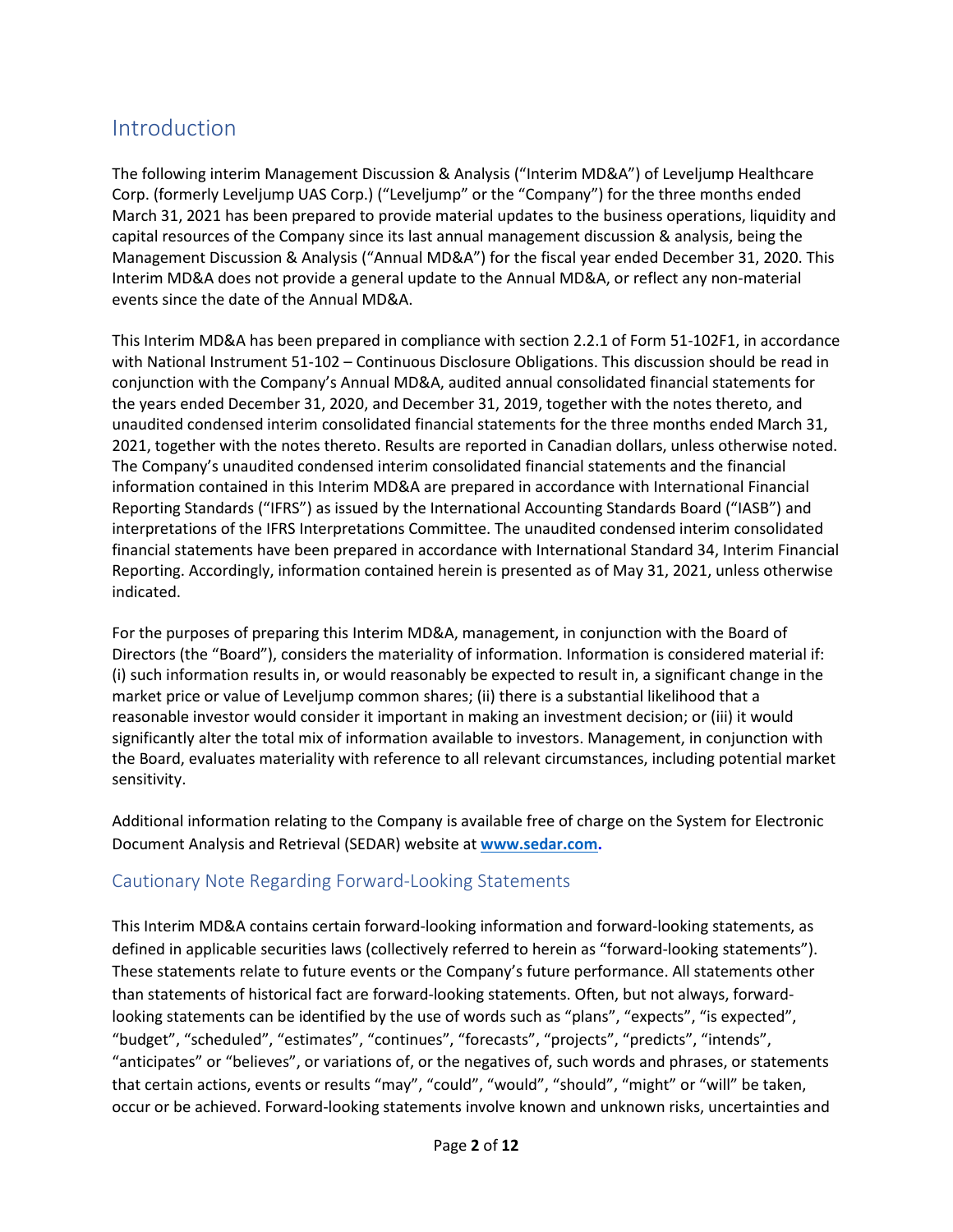other factors that may cause actual results to differ materially from those anticipated in such forwardlooking statements. The forward-looking statements in this Interim MD&A speak only as of the date of this Interim MD&A or as of the date specified in such statement. The following table outlines certain significant forward-looking statements contained in this Interim MD&A and provides the material assumptions used to develop such forward-looking statements and material risk factors that could cause actual results to differ materially from the forward-looking statements.

Inherent in forward-looking statements are risks, uncertainties and other factors beyond Leveljump's ability to predict or control. Please also make reference to those risk factors referenced in the "Risk Factors" section below. Readers are cautioned that the above chart does not contain an exhaustive list of the factors or assumptions that may affect the forward-looking statements, and that the assumptions underlying such statements may prove to be incorrect. Actual results and developments are likely to differ, and may differ materially, from those expressed or implied by the forward-looking statements contained in this Interim MD&A.

Forward-looking statements involve known and unknown risks, uncertainties and other factors that may cause Leveljump's actual results, performance or achievements to be materially different from any of its future results, performance or achievements expressed or implied by forward-looking statements. All forward-looking statements herein are qualified by this cautionary statement. Accordingly, readers should not place undue reliance on forward-looking statements. The Company undertakes no obligation to update publicly or otherwise revise any forward-looking statements whether as a result of new information or future events or otherwise, except as may be required by law. If the Company does update one or more forward-looking statements, no inference should be drawn that it will make additional updates with respect to those or other forward-looking statements, unless required by law.

# OVERALL PERFORMANCE

## Summary of Business

Leveljump Healthcare Corp. was incorporated as Good2Go2 Corp., ("G2G2") under the Canada Business Corporations Act on March 21, 2019 ("Jump" or the "Company"). The Company's registered head office is 304-85 Scarsdale Rd., Toronto, ON, Canada M3B 2R2. The Company's website is www.leveljumphealthcare.com.

The Company's principal business activity is providing teleradiology services through its subsidiary Canadian Teleradiology Services, Inc. ("CTS"). Teleradiology is the process of providing remote off site reading of radiology scans such as CT, MRI, US, and X-ray. Hospital staff scan their emergency room patients, then page the Company's radiologist on call, who can then remotely view, via secured server, the images and diagnose the patient and provide a report back to the hospital.

Teleradiology is the next level of patient care that assists small urban and rural hospitals to connect with 24/7 care, ensuring their communities receive the same care that large urban hospitals receive.

## Qualifying Transaction

Prior to December 2020, the Company was classified as a Capital Pool Corporation, as defined in Policy 2.4 of the TSX Venture Exchange (the "Exchange"). The principal business of the Company was the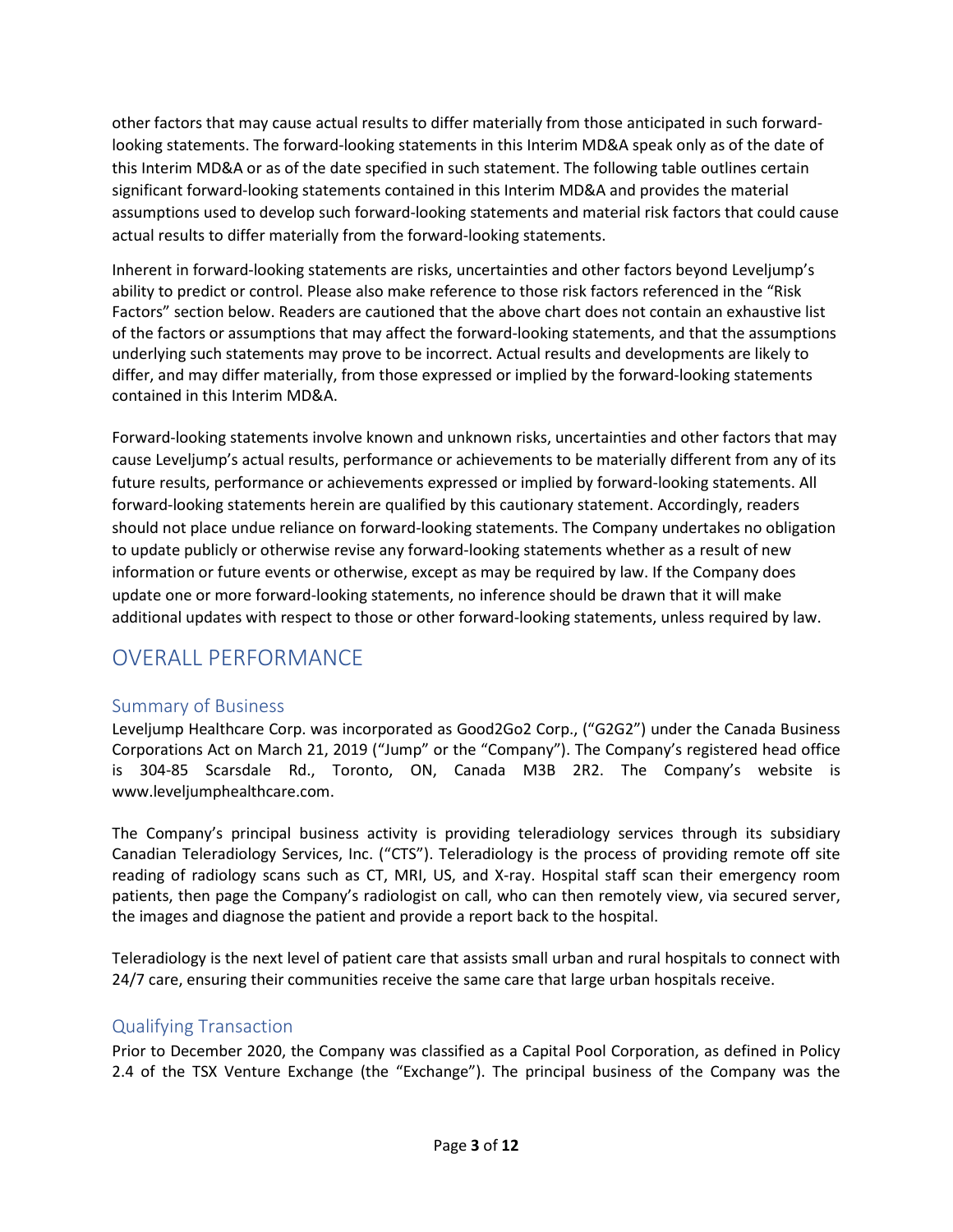identification and evaluation of assets or businesses with a view to completing a Qualifying Transaction ("QT").

On December 4, 2020, the Company filed Articles of Amendment to consolidate its common shares at a ratio of 1:1.8 and changed its name to Leveljump Healthcare Corp., and on December 7, 2020, the Company closed its business combination involving CTS, as the QT of the Company (see Reverse Take-Over Note 5 in the Financial Statements for the year ended December 31, 2020).

# Results for Q1 2021

The first quarter of 2021 was the strongest quarter in the Company's history. Demand for radiology reading services was high despite lockdown measures in Ontario. The Company was able to increase its revenue year over year for the first quarter by \$276,854 or 21.6%. The Company believes this is a strong sign of the durability of the Company's business and evidence of the long-term demand for our services. While Company revenue increased, many hospitals had shut down elective procedures which does make up some of the Company's revenues, suggesting that as lockdowns are lifted and normal daily activities resume, revenue could increase further in the near future.

# Industry Events and Trends

COVID-19 continues to have an impact on daily life in Ontario and there were continued lockdowns, as well as a reduction in healthcare services and elective procedures. A lot of focus in the news continues on the emergence and benefits of Telehealth operations (providing health care remotely). For the Company this is an ideal environment as the Company was already providing services in this manner to our hospital clients by allowing doctors to provide patient care without having to have the doctor attend at the hospital.

The Company believes that there is now more acceptance in the general population of telehealth work, than existed prior to the COVID-19 outbreak, and that ultimately this will enhance and improve our ability to acquire new contracts with hospitals. Key hospital decision makers such as department heads, radiologists, and hospital CEOs are now seeing the benefits of ensuring an uninterrupted flow of patient care via telehealth.

Management believes that hospitals and the healthcare industry will be looking for further ways to capitalize on the benefits of remote healthcare. This trend will continue at a fast pace. Healthcare companies that can capitalize on it will be served best.

As vaccination rates continue to climb, hospital procedures and regular doctor visits should increase due to the back log in the healthcare system from the past 12 months. We believe this may positively affect the Company as more medical imaging scans will be demanded.

# Outlook for 2021

Management believes that the outlook for the Company for 2021 is strong based on a number of factors, including but not limited to, the increased demand for telehealth services, and the general population shifting to accept the idea of more telehealth services.

The Company has nearly no third-party debt and a strong cash position. These resources have positioned the Company well for its acquisition strategy.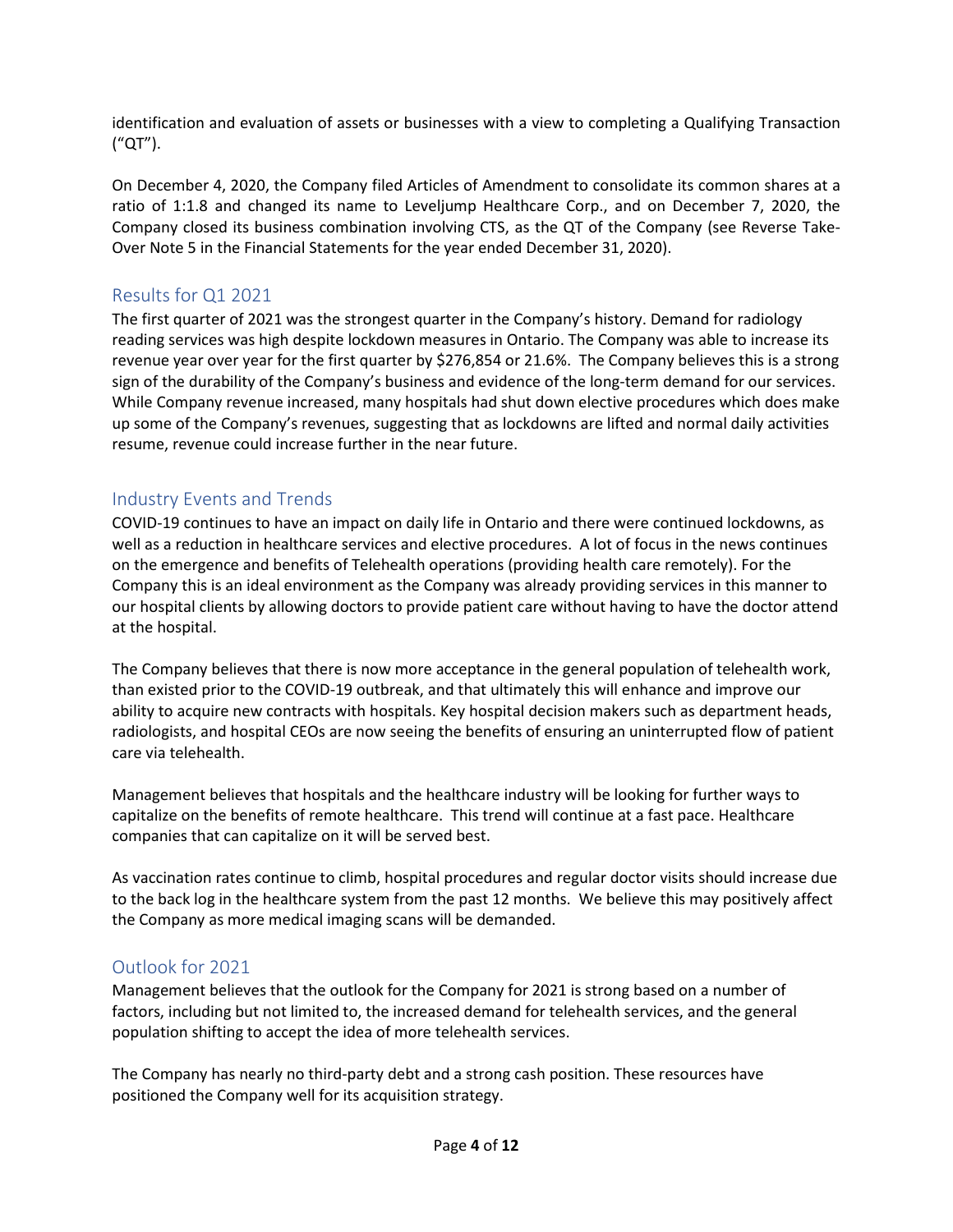The Company has adjusted its business model slightly, to increase its gross margins. This process began in the third quarter of 2020 and is accelerating and is expected to be fully implemented sometime in early 2022.

Our marketing activities are now expanding outside of Ontario and across Canada. The Company continues its onboarding of clients to its new software provider from our previous system, which will, once completed reduce operating costs and improve profit margins.

The Company plans to take advantage of organic growth and new client hospital contracts, while also looking at acquisitions that may be of strategic importance. Management believes that there is an opportunity for the Company to acquire profitable imaging centres in Canada in 2021.

The Company will also devote some time through its Leveljump Technologies subsidiary towards finding suitable products and services that fit within the Company business plans and that will impact the provision of healthcare in the future.

# Financing and Share Issuances (See Notes 5, 11,12,13 in Financial Statements)

During the quarter ended March 31, 2021, the Company issued 169,444 common shares for cash of \$30,500 through the exercise of warrants and options. The Company also issued 125,000 unitsfor \$37,500 in debts. Each unit consists of 1 common share and 1 warrant to purchase a share of common stock each at \$0.50 with an expiry of 3 years.

# LIQUIDITY AND CAPITAL RESOURCES

As at March 31, 2021, the Company had cash and cash equivalents in the amount of \$604,791 (December 31, 2020 - \$905,546). On March 31, 2021, the Company had working capital of \$227,847 (December 31, 2020 - \$486,130).

The Company's current assets as of March 31, 2021, excluding cash and cash equivalents were \$893,003 (December 31, 2020: \$1,011,146) which consisted of accounts receivable in the amount of \$596,184 (December 31, 2020: \$562,099), HST receivable of \$93,296 (December 31, 2020: \$83,020) and prepaid expenses and deposits totalling \$203,523 (December 31, 2020: \$366,028).

Current liabilities as at March 31, 2021, were \$1,269,947 (December 31, 2020: \$1,430,562) which were comprised of accounts payables and accrued liabilities of \$888,682 (December 31, 2020: \$1,006,949), current portion of lease liabilities \$45,116 (December 31, 2020: \$34,436), 'due to director' \$336,150 (December 31, 2020: \$340,114), and due to related party of \$nil (December 31, 2020: \$49,063).

The continuing operations of the Company are dependent upon its ability to raise adequate financing and to continue its operations in the future. For the quarter ended March 31,2021, the Company had a net loss and comprehensive loss of \$708,597 and as a t March 31, 2021 an accumulated deficit of \$13,121,172. These uncertainties may cast significant doubt upon the Company's ability to continue as a going concern.

Although the Company has been successful in borrowing funds or raising equity capital in the past, there can be no assurance that the Company will have sufficient financing to meet its future capital requirements, orthat additional financing will be available on terms acceptable to the Company in the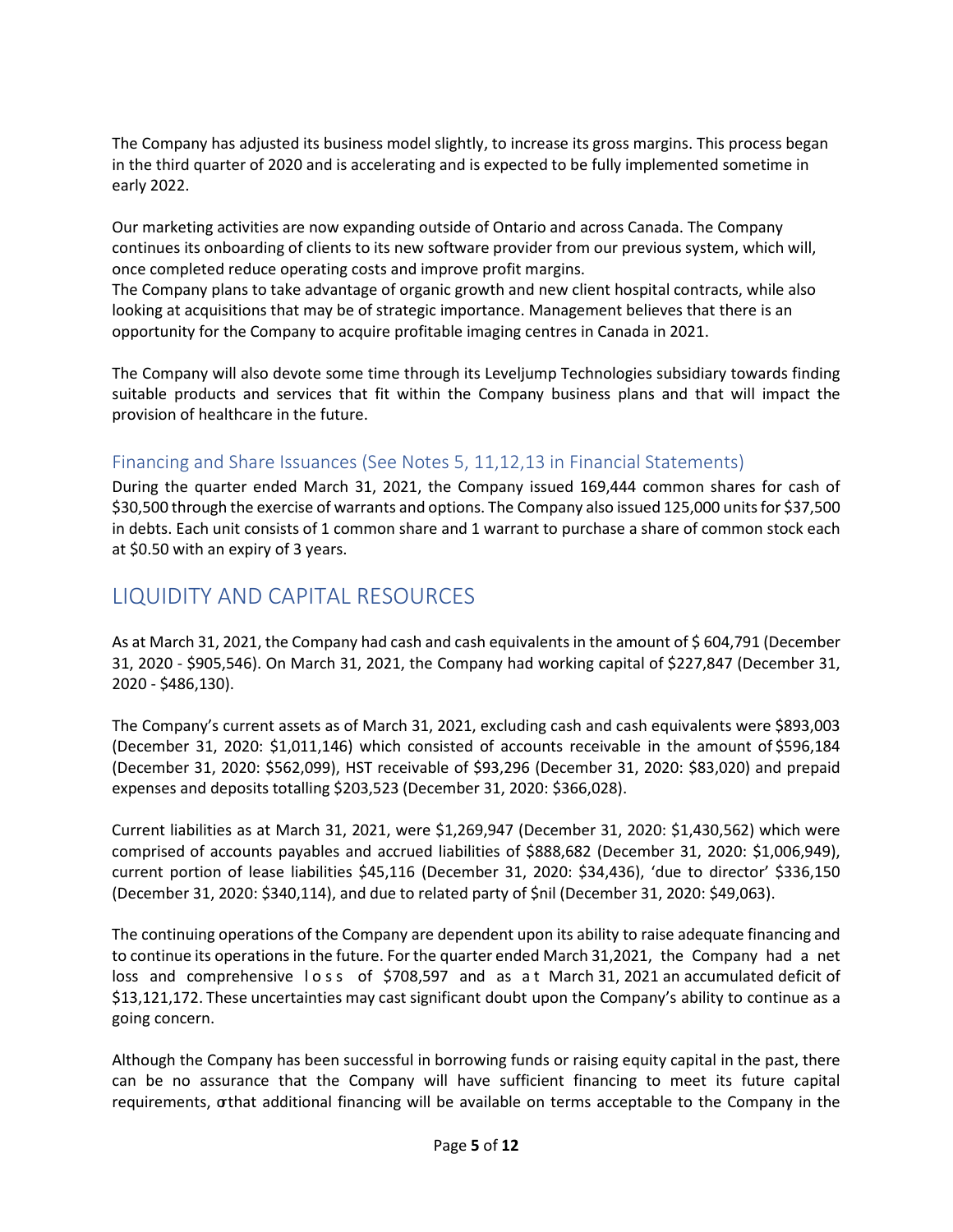future. The Company has and may continue to have capital requirements in excess of its currently available resources.

### Covid-19

In March 2020, the World Health Organization declared a global pandemic related to the virus known as COVID-19. The expected impacts on global commerce are anticipated to be far reaching. To date there have been significant wide-spread stock market declines and the movement of people and goods has become restricted. As the Company has no material operating income or cash flows, it will be reliant on additional financing to fund ongoing operations and future acquisitions. An extended disruption may affect the Company's ability to obtain additional financing. The impact on the economy and the Company is not yet determinable; however, the Company's financial position, results of operations and cash flows in the current period have been impacted as patient volume has decreased resulting in decreased revenues for the Company. The Company's financial position, results of operations and cash flows in future periods may be materially affected. In particular, there may be heightened risk of liquidity or going concern uncertainty.

## Liquidity Risk

Liquidity risk is the risk that the Company cannot meet a demand for cash or fund its obligations as they become due. The Company's approach to managing liquidity risk is to ensure that it will have sufficient liquidity to meet liabilities as they become due. The Company is expanding and to meet its short and longer-term working capital requirements, the Company will attempt, if necessary, to secure further financing to ensure that those obligations are properly discharged. Operationally, the Company manages its liquidity by continuously monitoring forecasted and actual gross profit, expenses, and cash flows from operations. There have been no changes to this risk exposure from 2020.

The following tables illustrate the contractual maturities of financial liabilities for March 31, 2021 and December 31, 2020:

| <b>March 31, 2021</b> | Payments Due by Period \$ |             |         |         |              |
|-----------------------|---------------------------|-------------|---------|---------|--------------|
|                       | <b>Total</b>              | Less than 1 | $1 - 3$ | $4 - 5$ | After        |
|                       |                           | year        | vears   | Years   | 5            |
|                       |                           |             |         |         | <b>vears</b> |
| Accounts payable and  |                           |             |         |         |              |
| accrued liabilities   | 888,682                   | 888,682     |         |         |              |
| Lease liabilities     | 53,074                    | 45,116      | 7,958   |         |              |
| Due to director       | 336,150                   | 336,150     |         |         |              |
| Long term debt        | 60,000                    | 60,000      |         |         |              |
| <b>TOTAL</b>          | 1,337,906                 | 1,329,948   | 7,958   | ٠       |              |
|                       |                           |             |         |         |              |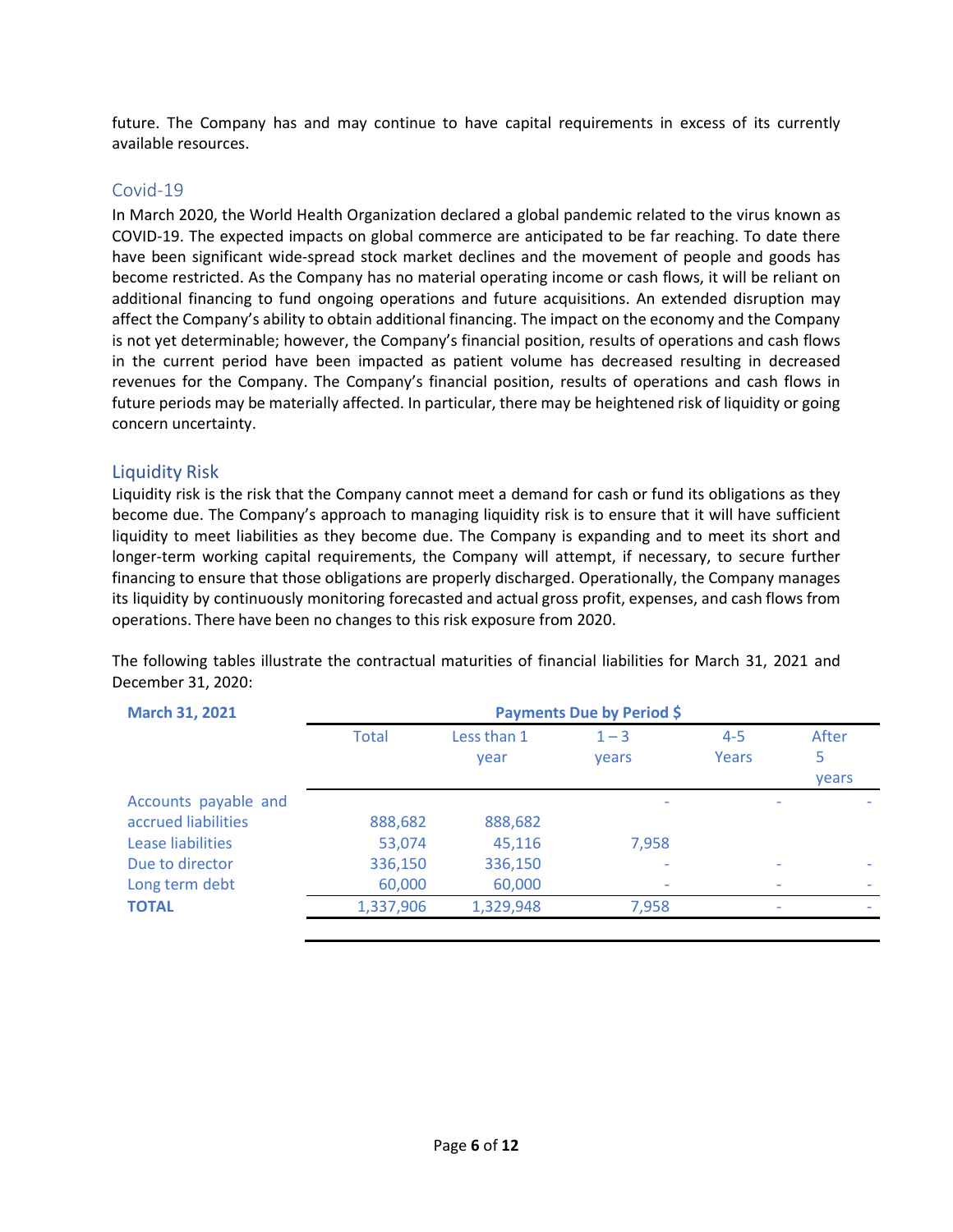| <b>December 31, 2020</b>    | <b>Payments Due by Period \$</b> |             |                          |         |       |
|-----------------------------|----------------------------------|-------------|--------------------------|---------|-------|
|                             | <b>Total</b>                     | Less than 1 | $1 - 3$                  | $4 - 5$ | After |
|                             |                                  | year        | <b>vears</b>             | Years   | 5     |
|                             |                                  |             |                          |         | years |
| <b>Bank overdraft</b>       |                                  |             |                          |         |       |
| Accounts payable and        |                                  |             |                          |         |       |
| accrued liabilities         | 1,006,949                        | 1,006,949   |                          |         |       |
| Lease liabilities           | 61,021                           | 34,436      | 26,585                   |         |       |
| Due to director             | 340,114                          | 340,114     | $\overline{\phantom{a}}$ |         |       |
| <b>Due to Related Party</b> | 49,063                           | 49,063      |                          |         |       |
| Long term debt              | 60,000                           |             | 60,000                   |         |       |
| <b>TOTAL</b>                | 1,517,147                        | 1,430,562   | 86,585                   |         |       |

# CAPITAL RESOURCES

The Company defines capital as total shareholders' equity and long-term debt. The Company manages its capital structure, based on the funds available to the Company, to support the growth and development of its operations and bring new products to market and to ensure it continues as a going concern. The Board of Directors does not establish quantitative return on capital criteria for management, but rather relies on the expertise of the Company's management to sustain future development of the business. The Company will continue to assess new opportunities and seek to acquire an interest in growth situationsif it feels there is sufficient economic potential and if it has adequate financial resources to do so.

Management reviews its capital management approach on an ongoing basis and believes that this approach, given the relative size of the Company, is reasonable. There were no changes in the Company's approach to capital management during the quarter ended March 31, 2021 or the year ended December 31, 2020. The Company is not subject to externally imposed capital requirements.

# OFF-BALANCE SHEET ARRANGEMENTS

The Company does not have any Off-Balance Sheet arrangements.

# RELATED PARTY TRANSACTIONS AND BALANCES

Related parties include key management being the Company's executive officers, the Board of Directors, close family members and enterprises that are controlled by these individuals as well as certain persons performing similar functions. The following related party transactions were conducted in the normal course of operations and were made on an arm's length basis:

| <b>Period Ended December 31,</b>       |           | March 31, 2021 December 31, 2020 |
|----------------------------------------|-----------|----------------------------------|
| Key management compensation            | 240,000   | 477,600                          |
| Share swap                             |           | 546,000                          |
| Share-based compensation               | 392,758   | 53,196                           |
| Interest expense on related party loan |           | 6.079                            |
|                                        | \$632,758 | \$1,082,875                      |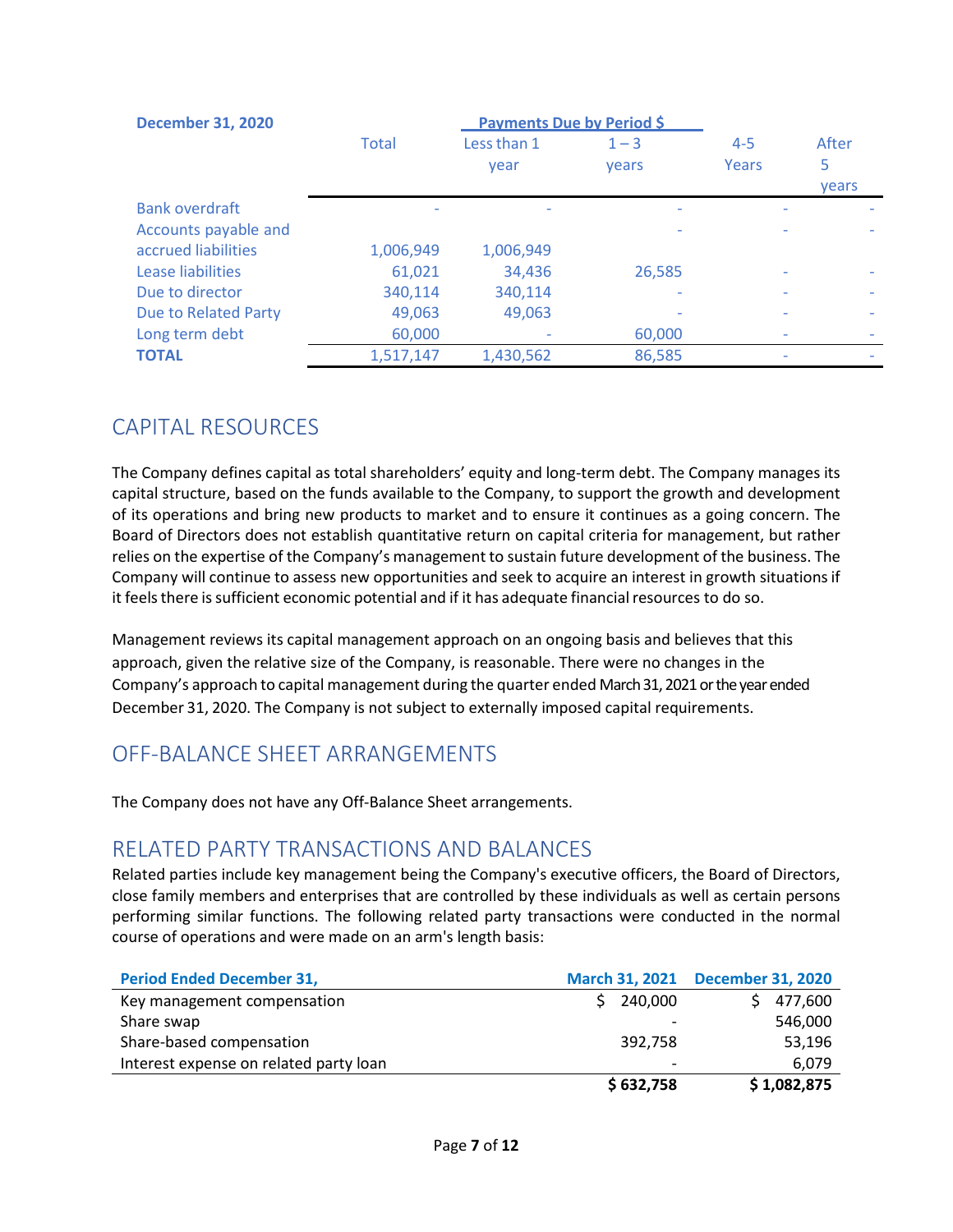# FIRST QUARTER RESULTS

| <b>Quarter Ended</b>             | <b>March 31, 2021</b> | <b>March 31, 2020</b> |
|----------------------------------|-----------------------|-----------------------|
| Total revenue                    | \$1,560,720           | \$1,283,866           |
| <b>Gross margin</b>              | 305,955               | 251,608               |
| <b>Expenses</b>                  | 1,014,522             | 202,541               |
| Net (loss) / income              | (708, 597)            | 49,067                |
| Loss per share-basic and diluted | \$(0.02)              | $$$ (306.67)          |

# **REVENUES**

#### Teleradiology

For the three months ended March 31, 2021, the Company's teleradiology revenue increased by \$284,168 to \$1,536,531 compared to \$1,252,363 in 2020.

### Admin and Other

For the three months March 31, 2021, the Company's admin and sublease revenue was \$24,190 which decreased by \$7,313 compared to admin revenue for the same period in 2020 of \$31,503. The Company had increased per study fees in the quarter but in Q1 2020 had a one time charge to a client for software integration which make Admin revenue appear to be lower in Q1 2021.

# TOTAL REVENUE

Total revenue for the three months March 31, 2021, was up \$276,854 to \$1,560,720 compared to \$1,283,866 for the three months ended March 31, 2020. The increase in total revenue is primarily a result of the increased teleradiology revenue.

## COST OF SALES

#### Radiologist Reading Fees

For the three months ended March 31, 2021, the Company's reading fees totaled \$1,211,502 higher by \$210,717 compared to reading fees of \$1,000,785 for the three months ended March 31, 2020. The increase in reading fees in the current three-month period is a result of the increased operations due to increased demand for the Company's services.

#### Medical Imaging Software

PACS costs for the three months ended March 31, 2021, was \$26,728 compared medical images archiving costs of \$16,620 for the three-month period ended March 31, 2020. This increase was related to an increase in patient volume requiring diagnostic interpretation during the first quarter for 2021.

#### Internet Connectivity

For the three months ended March 31, 2021, the Company's internet connectivity costs were \$3,687 which decreased by \$276 compared to the \$3,963 for the same three-month period in fiscal 2020.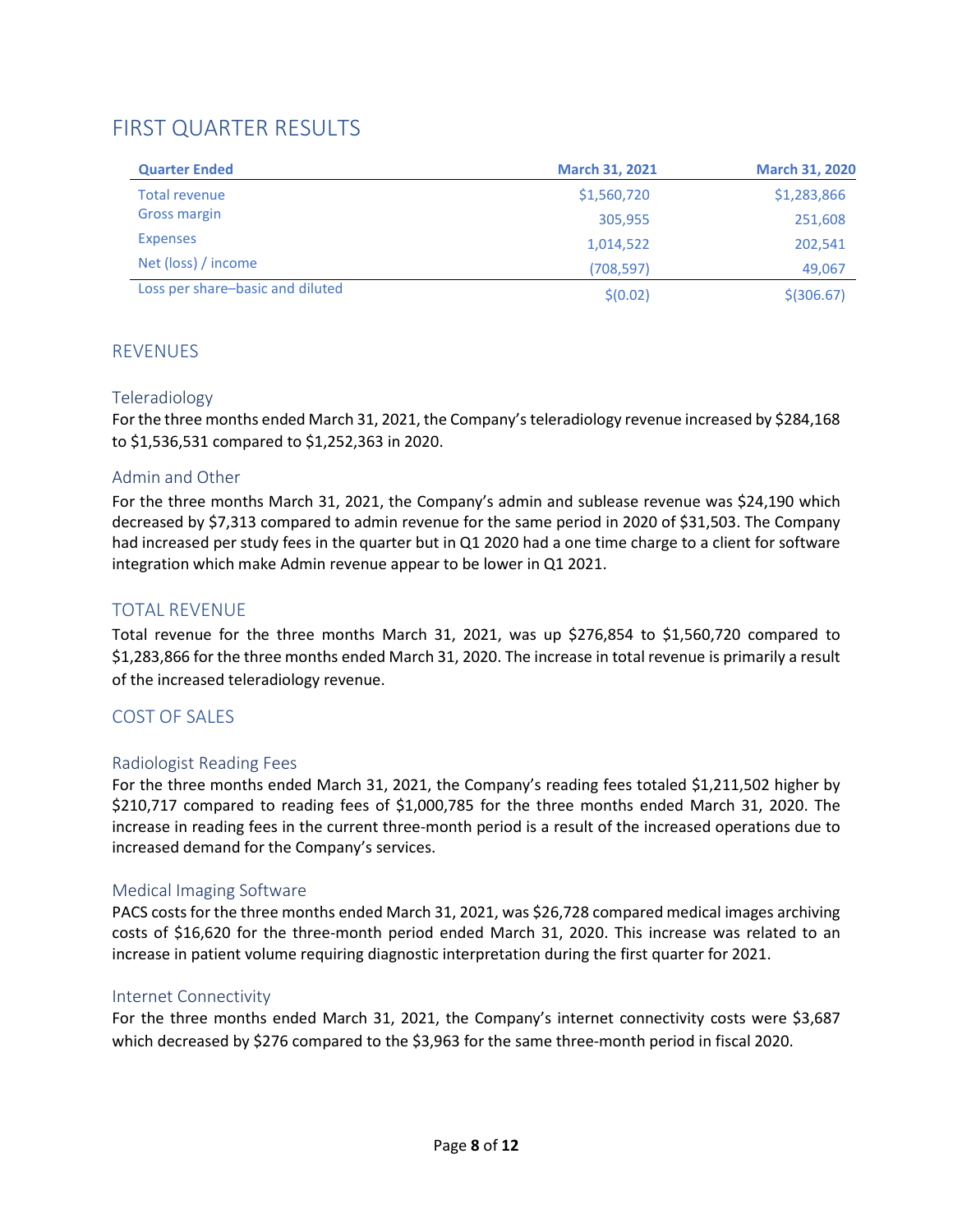#### Medical Director Expenses

For the three months ended March 31, 2021, lead radiologist and medical director expenses were up by \$1,960 to \$12,850 compared to lead radiologist and medical director expenses of \$10,890 for the threemonth period ended March 31, 2020. The higher costs experienced during the three-month period ended March 31, 2020, was related to the increased operations of the Company.

# TOTAL COST OF SALES

Total cost of sales during the first quarter in 2021 including reading fees, PACS, internet connectivity and, radiologists and medical director expenses were \$1,254,766 compared to \$1,032,257. Higher cost of sales experienced during the first quarter in 2021, was primarily a result of increased operations due to higher demand for the Company's services.

#### GROSS PROFIT

As a result of the above revenues net of cost of sales, the Company's gross margin increased by \$54,347 to \$305,955 for the three-month period ending March 31, 2021, versus gross margin of \$251,608 for the same three-month period in 2020.

#### EXPENSES

#### Stock Based Compensation

For the three months ended March 31, 2021, the Company recorded stock-based compensation for \$392,758. No stock-based compensation was recorded for the same period in 2020. The stock-based compensation during the quarter was for amortization of options issued to management and directors in 2020.

#### Salaries and Wages

For the three months ended March 31, 2021, the Company recorded salaries and wages of \$279,714 compared to \$105,216 for the same three-month period ended March 31, 2020. The increase in salaries recorded in the 1st quarter of fiscal 2021, was a result of increased salaries for the Company's executives.

#### Advertising and Marketing

For the three months ended March 31, 2021, the Company recorded advertising and marketing expenses for \$175,257. No marketing and advertising expenses were recorded for the same period in 2020. The expenses occurred in the quarter were for contracts signed in 2020 for investor outreach and institutional outreach related to the Company's qualifying transaction and listing on the TSXV exchange.

#### Professional Fees

For the three months ended March 31, 2021, the Company recorded professional fees of \$95,495 up considerably by \$81,650 compared to \$13,845 for the three months ended March 31, 2020. The increase in professional fees for the three months ended March 31, 2021, was primarily attributed to increased consulting and legal fees in the first quarter because of the Company's investigation of possible acquisitions.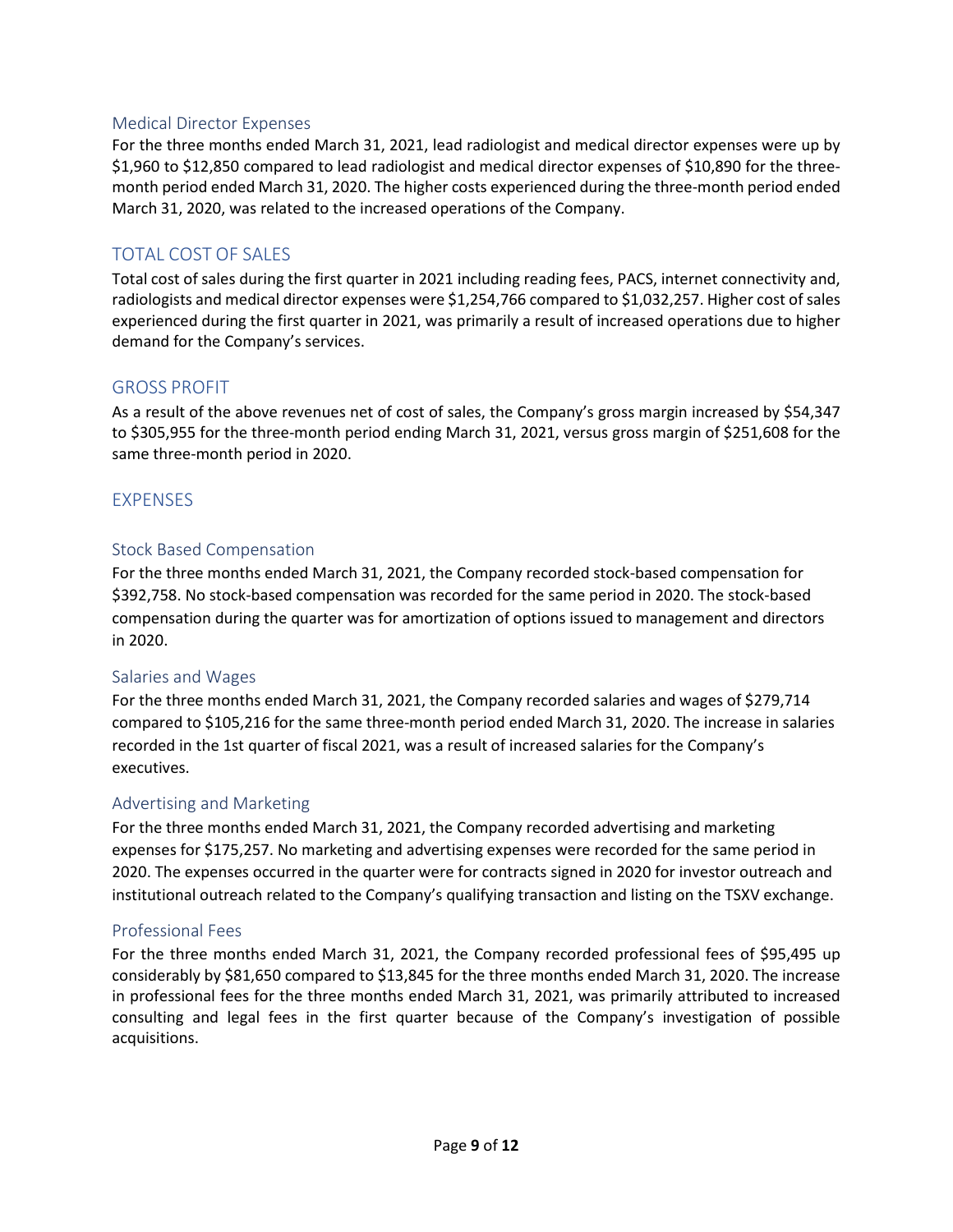#### General and Administrative

General and administrative costs totaled \$33,917 up \$18,592 for the three months ended March 31, 2021, compared to general and administrative costs of \$15,325 for the same three-month period in 2020. The Company experienced an increase in general and administrative costs during the current period in fiscal 2020, because of the change in the Company's PACS imaging software systems, additional dues and subscriptions for new computer services.

#### Insurance

Insurance expense for the three months ended March 31, 2021, increased significantly by \$17,333 to \$22,458 when compared to \$5,125 for the same period in 2020. The increase was a result of the Company obtaining a directors and officers insurance plan.

#### Depreciation and Amortization

For the three months ended March 31, 2021, depreciation and amortization costs consistent at \$8,183. There was no change in depreciation and amortization expense for the same period from 2020 to 2021.

#### Premises Rental

For the three months ended March 31, 2021, the Company incurred premises rental costs of \$2,811 compared to premises rental costs of \$2,291 for the three months ended March 31, 2020.

#### TOTAL OPERATING EXPENSES

Total expenses for the three months ended March 31, 2021, were \$1,010,591, higher by \$860,607 when compared to total expenses of \$149,984 for the three months ended March 31, 2020. The primary factors relating to the increase in total expenses during the first quarter of 2021 were due to the stock based compensation expenses of \$392,758, and advertising and marketing expense of \$175,257, both of which were not present in the first quarter of 2020. The increase in professional fees and insurance also increased the total operating expenses for the first quarter of 2021.

## OTHER EXPENSES

#### Royalty Expense

There were no royalty expense for the three months ended March 31, 2021 compared to \$32,804 for the three months ended March 31, 2020. The royalty was bought out in 2020 and the Company no longer has an obligations under this arrangement.

#### Finance Costs

For the three months ended March 31, 2021, the Company recorded finance costs of \$3,333 which was down by \$15,340 versus finance costs of \$18,673 for the three-month period ended March 31, 2020. The decrease in finance costs during the first quarter of 2021 was primarily related to the iCapital loan repayment and no more interest due on this loan.

#### Other Miscellaneous Expenses

For the first three months ended March 31, 2021 the Company had recorded \$628 in miscellaneous expenses. In 2020 for the first quarter, miscellaneous expenses were \$nil.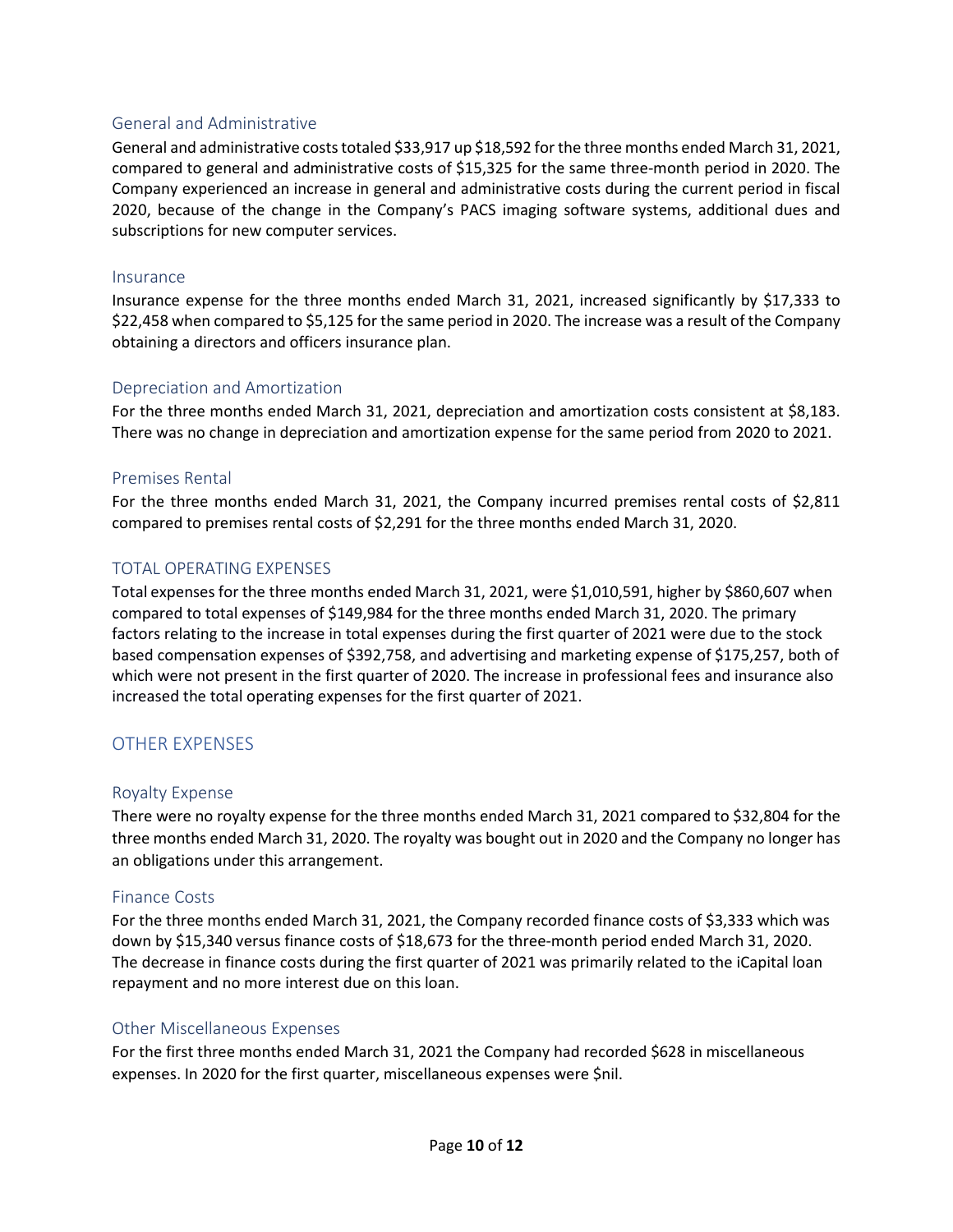#### Foreign Exchange Loss

No foreign exchange loss was recorded in the first quarter of 2021, compared to the \$1,080 which was recorded for the same period in 2020.

### TOTAL EXPENSES

Total expenses for the three months ended March 31, 2021, were \$1,014,552 higher by \$812,011 compared to \$202,541 for the three-month period ended March 31, 2020. The increase in total expenses for the three-month period ended March 31, 2021 was primary related to the stock-based compensation, and advertising and marketing, along with professional fees, general and administrative costs, and insurance expense.

#### NET LOSS AND COMPREHENSIVE LOSS

As a result of the above factors, the net loss and comprehensive loss for the three months ended March 31, 2021, was \$708,597, compared to a net income and comprehensive income of \$49,067 for the three months ended March 31, 2020, a difference of \$757,664.

## LOSS PER SHARE – BASIC AND DILUTED

The loss per share-basic and diluted for the three months ended March 31, 2021 was \$0.02 versus the loss per share-basic and diluted of \$306.67 for the comparable three-month period in 2020.

# PROPOSED TRANSACTIONS

The Company does not have any proposed transactions.

# CHANGES IN ACCOUNTING POLICIES

The Company had no accounting policy changes in the quarter and none are planned for 2021.

# FINANCIAL INSTRUMENTS AND OTHER INSTRUMENTS

On April 17, 2020, the Company entered a CEBA loan with TD Canada Trust for \$40,000. The initial term of the loan is until December 31, 2022 and if paid in full by that time no interest will be due under the loan and the Company will only be required to pay back \$30,000. If the loan is not paid in full by December 31, 2022 it will convert into a 3- year term loan with interest at 5%. On December 30, 2020, the Company received the CEBA extension loan of \$20,000 so the full CEBA loan now has a balance of \$60,000 and if paid back by December 31, 2022 only \$40,000 will need to be repaid. This loan was repaid in May 2021.

#### Credit risk

Credit risk is the risk of loss associated with a counter-party's inability to fulfill its payment obligations. The Company's cash and accounts receivable are exposed to credit risk. Jump's cash is held with a major Canadian-based financial institution and as such management believes that the associated credit risk is remote.